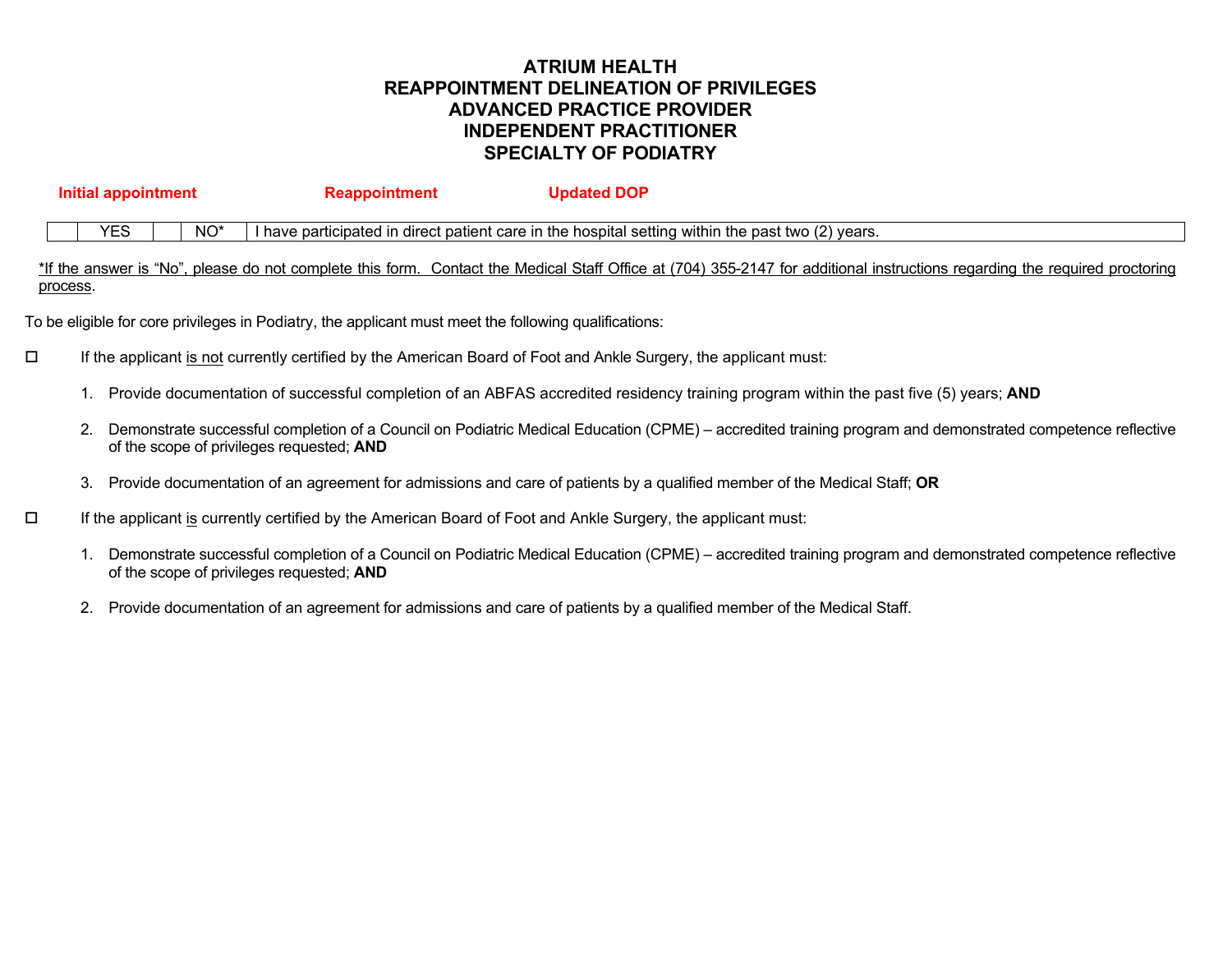**NOTE 1: "CORE" privileges cannot be amended or altered in any way.** 

 **NOTE 2: An adequate history and physical examination must be performed by a qualified member of the Medical Staff on every patient taken to the operating room.** 

 **NOTE 3: Please note that the exercise of certain privileges enumerated herein is necessarily limited by the operational, and resource constraints of the facility. All procedures must be performed within a clinical setting with the capabilities and organizational structure required to provide appropriate support.** 

#### **TYPE I PODIATRIC CORE PRIVILEGES**

The applicant must meet the following:

1. Performance of at least thirty (30) Type I podiatric procedures reflective of the scope of privileges requested during the past two (2) years or demonstrated successful completion of an accredited training program or research in a clinical setting within the past twelve (12) months.

| <b>CMC</b> | <b>Pineville</b> | University | <b>CR</b> | <b>Lincoln</b> | <b>NorthEast</b> | <b>Union</b> | <b>Stanly</b> | Anson | <b>Cleveland</b> |            | <b>TYPE I PODIATRIC CORE PRIVILEGES</b>                                                                                                                                                                                                                                                                     |
|------------|------------------|------------|-----------|----------------|------------------|--------------|---------------|-------|------------------|------------|-------------------------------------------------------------------------------------------------------------------------------------------------------------------------------------------------------------------------------------------------------------------------------------------------------------|
|            |                  |            |           |                |                  |              |               |       |                  | CAPP-POD-1 | Evaluate, diagnose, provide consultation,<br>order diagnostic studies, and treat the foot by<br>mechanical, medical or superficial surgical<br>means on patients of all ages. The core<br>privileges in this specialty include other<br>procedures that are extensions of the same<br>technique and skills. |

Privileges include soft tissue surgery involving a nail or plantar wart excision, avulsion of toenail, excision or destruction of nail matrix, removal of superficial foreign body, treatment of corns and calluses, order and interpret diagnostic tests related to podiatric patients, apply or prescribe foot appliances, orthotics, shoe modifications, special footwear, and write prescriptions for medications commonly used in practice of podiatry.

Maintenance Criteria for Continued Privileges (Type I):

It is noted that for any privileges that are granted during initial credentialing will require the Practitioner to perform a minimum of fifteen (15) representative samples of Type I podiatric procedures over a two (2) year period to be eligible to reapply for Type I privileges. This will be reviewed at the time of reappointment. Physicians who would like to continue to hold Type I privileges but are unable to document the minimal number will be requested to voluntarily withdraw their request for such privileges and to complete the necessary proctoring forms.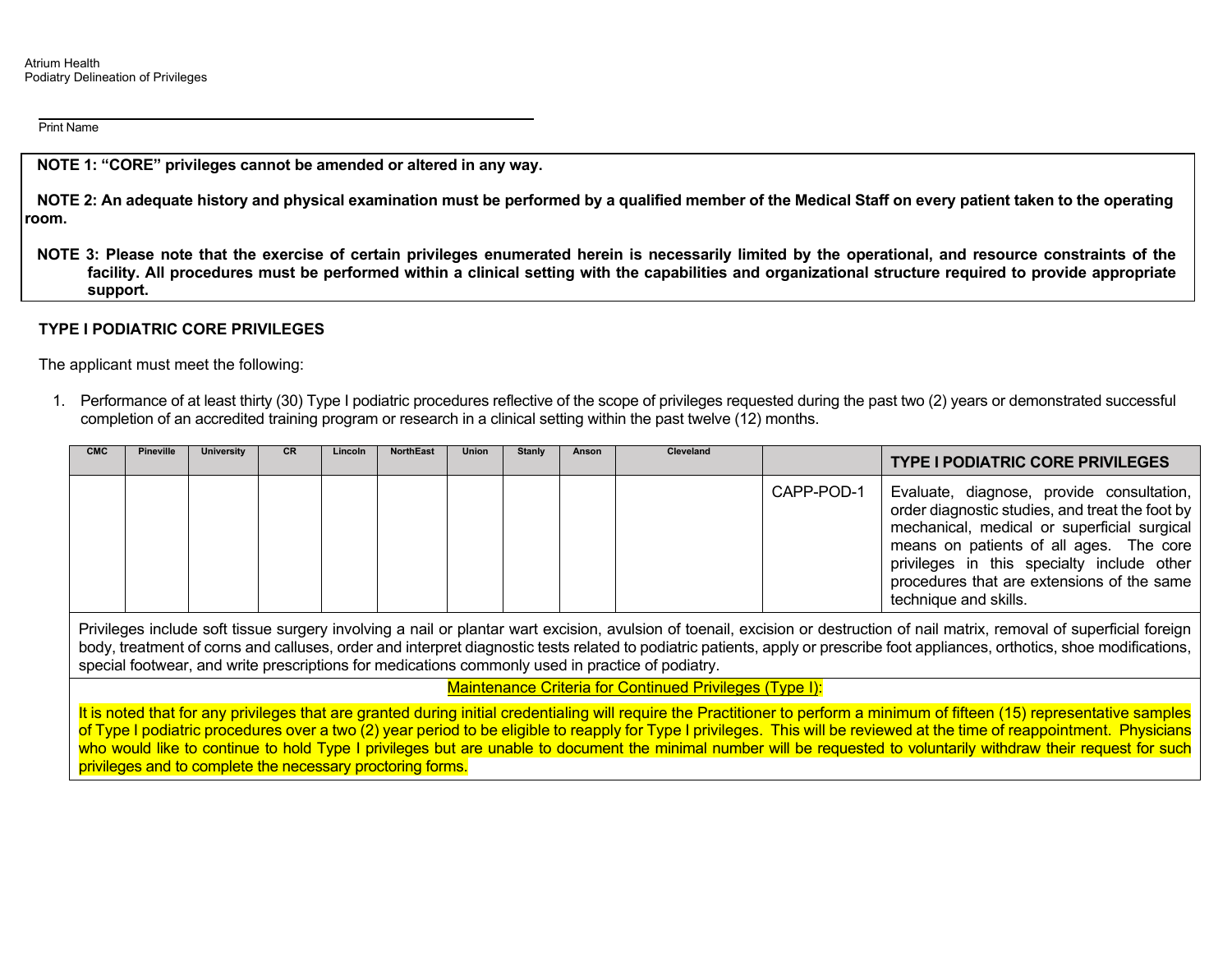# **TYPE II PODIATRIC CORE PRIVILEGES**

The applicant must meet the following:

- 1. Demonstrate successful completion of a podiatric surgical residency accredited by the Council on Podiatric Medical Education (CPME) and demonstrated competence in the privileges requested; **AND**
- 2. Demonstrate the performance of at least thirty (30) Type II podiatric procedures reflective of the scope of the privileges requested during the past two (2) years; **OR**
- 2. Demonstrate successful completion of a CPME accredited podiatric surgery residency or research in a clinical setting within the past twelve (12) months.

| <b>CMC</b> | <b>Pineville</b> | University<br>City | <b>CR</b> | Lincoln | <b>Cabarrus</b> | Union | Stanly | Anson | Cleveland |            | <b>TYPE II PODIATRIC CORE PRIVILEGES</b><br>(Includes privileges in Type I Core)                                                                                                                                                                                                                                   |
|------------|------------------|--------------------|-----------|---------|-----------------|-------|--------|-------|-----------|------------|--------------------------------------------------------------------------------------------------------------------------------------------------------------------------------------------------------------------------------------------------------------------------------------------------------------------|
|            |                  |                    | N/A       |         |                 |       |        |       |           | CAPP-POD-2 | Evaluate and treat patients of all ages with<br>podiatric problems/conditions of the forefoot and<br>midfoot and nonreconstructive hindfoot. The<br>core privileges in this specialty include Type I<br>podiatric privileges and such other procedures<br>that are extensions of the same technique and<br>skills. |

Privileges include anesthesia (topical, local, and regional blocks), debridement of ulcer, digital exostectomy, digital fusions, digital tendon transfers, lengthening, repair, digital/ray amputation, excision of benign bone cysts and bone tumors, forefoot, excision of sesamoids, excision of skin lesion of foot and ankle, excision of soft tissue mass (neuroma, ganglion, fibroma), hallux valgus repair with or without metatarsal osteotomy (including first metatarsal cuneiform joint), implant artroplasty forefoot, incision of abscess, incision of onychia, metatarsal exostectomy, metatarsal osteotomy, midtarsal and tarsal exostectomy (include posterior calc spur), neurolysis of forefoot nerves, onychoplasty, open/closure reduction, digital fracture, open/close reduction, metatarsal fractures plantar fasciotomy with or without excision of calc spur, removal of foreign body, syndactylization of digits, tenotomy/capsulotomy, digit, tenotomy/capsulotomy, metatarsal, phalangeal joint, and treatment of deep wound infections, and osteomyelitis.

Maintenance Criteria for Continued Privileges (Type II):

It is noted that for any privileges that are granted during initial credentialing will require the Practitioner to perform a minimum of fifteen (15) representative samples of Type II podiatric procedures over a two (2) year period to be eligible to reapply for Type II privileges. This will be reviewed at the time of reappointment. Physicians who would like to continue to hold Type I privileges but are unable to document the minimal number will be requested to voluntarily withdraw their request for such privileges and to complete the necessary proctoring forms.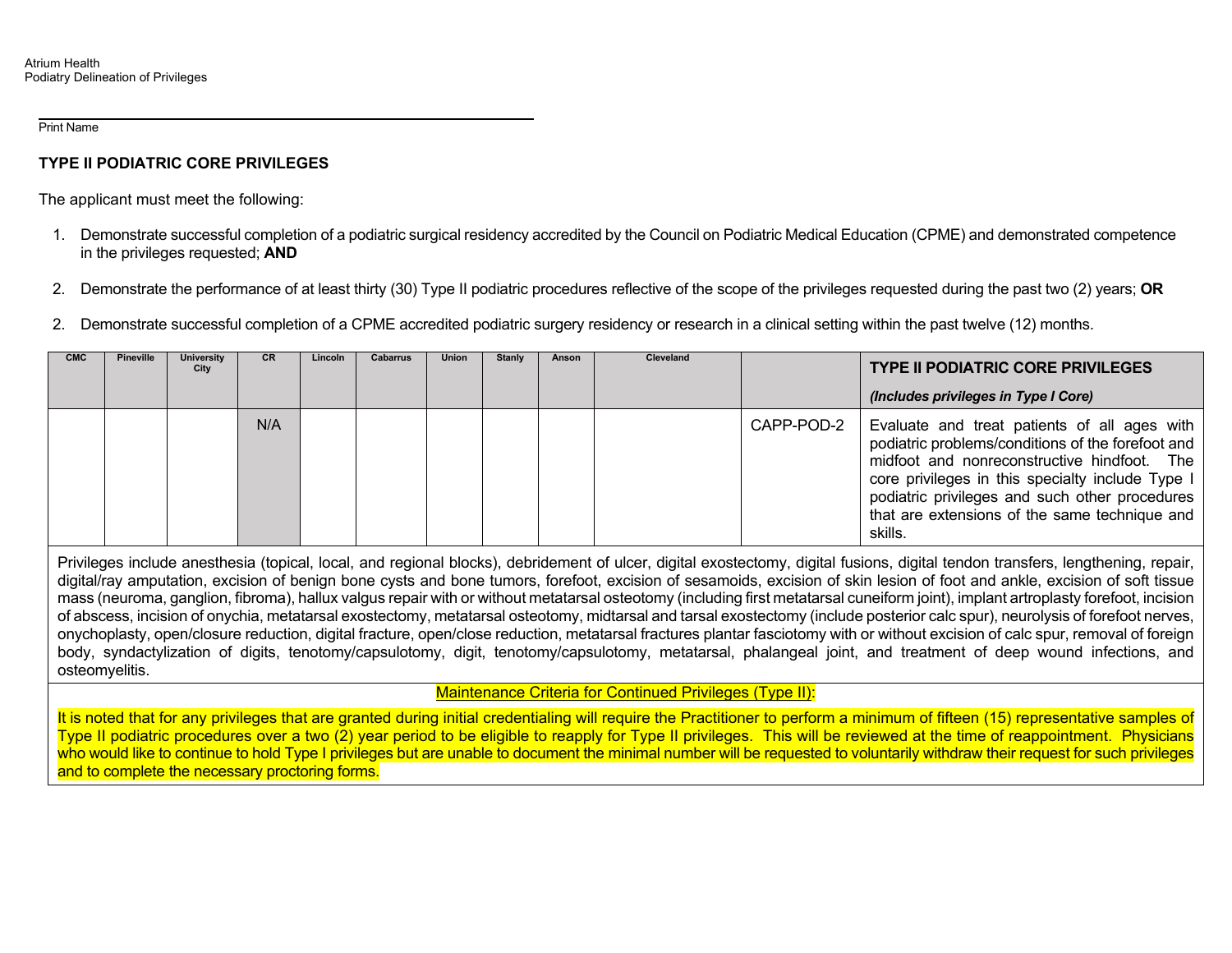### **TYPE III PODIATRIC CORE PRIVILEGES**

The applicant must meet the following:

- 1. Demonstrate successful completion of a podiatric surgical residency accredited by the Council on Podiatric Medical Education (CPME) and demonstrated competence in the privileges requested; **AND**
- 2. Demonstrate the performance of at least twenty (20) Type III podiatric procedures reflective of the scope of the privileges requested during the past twenty-four (24) months; **OR**
- 2. Demonstrate successful completion of a CPME accredited podiatric surgery residency or research in a clinical setting within the past twelve (12) months.

| <b>CMC</b> | <b>Pineville</b> | University<br>City | CR. | Lincoln | <b>Cabarrus</b> | <b>Union</b> | <b>Stanly</b> | Anson | <b>Cleveland</b> |            | <b>TYPE III PODIATRIC CORE PRIVILEGES</b>                                                                                                                                                                                                                                                                                                                                                                             |
|------------|------------------|--------------------|-----|---------|-----------------|--------------|---------------|-------|------------------|------------|-----------------------------------------------------------------------------------------------------------------------------------------------------------------------------------------------------------------------------------------------------------------------------------------------------------------------------------------------------------------------------------------------------------------------|
|            |                  |                    |     |         |                 |              |               |       |                  |            | (Includes privileges in Type I and Type II Cores)                                                                                                                                                                                                                                                                                                                                                                     |
|            |                  |                    | N/A |         |                 |              |               |       |                  | CAPP-POD-3 | Evaluate, diagnose, provide consultation, order<br>diagnostic studies, and treat the forefoot,<br>midfoot, rearfoot, and reconstructive and<br>nonreconstructive hind foot and related<br>structures by medical or surgical means. The<br>core privileges in this specialty include Type II<br>and Type II podiatric privileges and such other<br>procedures that are extensions of the same<br>technique and skills. |

Privileges include excision of accessory ossicles, midfoot and rearfoot, excision of benign bone cyst or bone tumors, rearfoot, neurolysis of nerves, rearfoot, open/closed reduction of foot fracture other than digital or metatarsal excluding calcaneal, osteotomies of the midfoot and rearfoot, polydactylism revision, rearfoot fusion, skin graft, synactylism revision, tarsal coalition repair, tendon lengthening (nondigital), tendon rupture repair (nondigital), tendon transfers (nondigital), tenodesis, and Traumatic injury of foot and related structures.

Maintenance Criteria for Continued Privileges (Type III):

It is noted that for any privileges that are granted during initial credentialing will require the Practitioner to perform a minimum of ten (10) representative samples of Type III podiatric procedures over a two (2) year period to be eligible to reapply for Type III privileges. This will be reviewed at the time of reappointment. Physicians who would like to continue to hold Type I privileges but are unable to document the minimal number will be requested to voluntarily withdraw their request for such privileges and to complete the necessary proctoring forms.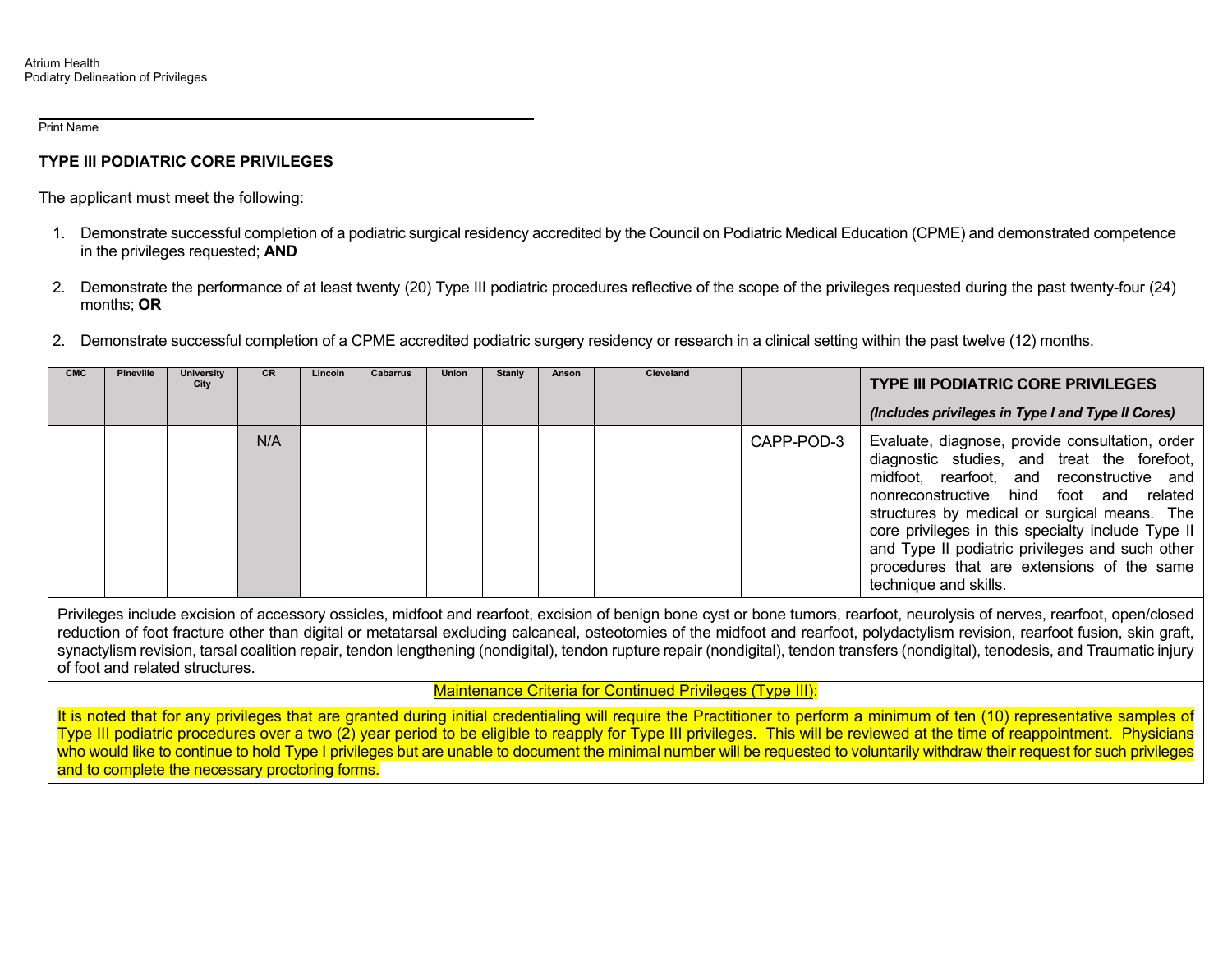## **TYPE IV PODIATRIC CORE PRIVILEGES**

The applicant must meet the following:

- 1. Demonstrate successful completion of a podiatric surgical residency accredited by the Council on Podiatric Medical Education (CPME) and demonstrated competence in the privileges requested; **AND**
- 2. Demonstrate the performance of at least twenty (20) Type IV podiatric procedures reflective of the scope of the privileges requested during the past two (2) years; **OR**
- 2. Demonstrate successful completion of a CPME accredited podiatric surgery residency or research in a clinical setting within the past twelve (12) months.

| <b>CMC</b> | <b>Pineville</b> | <b>University</b><br>City | CR. | Lincoln | <b>Cabarrus</b> | Union | Stanly | Anson | Cleveland |            | <b>TYPE IV PODIATRIC CORE PRIVILEGES</b>                                                                                                                                                                                                                                                                                                                                                                                                                                                                                                                                   |
|------------|------------------|---------------------------|-----|---------|-----------------|-------|--------|-------|-----------|------------|----------------------------------------------------------------------------------------------------------------------------------------------------------------------------------------------------------------------------------------------------------------------------------------------------------------------------------------------------------------------------------------------------------------------------------------------------------------------------------------------------------------------------------------------------------------------------|
|            |                  |                           |     |         |                 |       |        |       |           |            | (Includes privileges in Type I, Type II, and Type III<br>Cores)                                                                                                                                                                                                                                                                                                                                                                                                                                                                                                            |
|            |                  |                           | N/A |         |                 |       |        |       | N/A       | CAPP-POD-4 | Evaluate and treat patients of all ages with<br>podiatric problems/conditions of the ankle to<br>include procedures involving osteotomies,<br>arthrodesis, and open repair of fractures of the<br>ankle joint. Assess, stabilize, and determine<br>disposition of patients with emergency<br>conditions consistent with medical staff policy<br>regarding emergency and consultative call<br>services. The core privileges in this specialty<br>include Type III podiatric privileges and such<br>other procedures that are extensions of the same<br>technique and skill. |

Privileges include ankle fusion, ankle stabilization procedures, arthrodesis tarsal and ankle joints, arthroplasty, with or without implants, tarsal and ankle joints, e.g. subtalar joint arthrodesis, major tendon surgery of the foot and ankle such as tendon repositioning, recessions, suspension, open and closed reduction fractures of the ankle, osteotomy, multiple, tarsal bones (e.g. tarsal wedge osteotomies), osteotomy, tibia, fibula, and surgical treatment of osteomyelitis of ankle.

Maintenance Criteria for Continued Privileges (Type IV):

It is noted that for any privileges that are granted during initial credentialing will require the Practitioner to perform a minimum of ten (10) representative samples of Type IV podiatric procedures over a two (2) year period to be eligible to reapply for Type IV privileges. This will be reviewed at the time of reappointment. Physicians who would like to continue to hold Type I privileges but are unable to document the minimal number will be requested to voluntarily withdraw their request for such privileges and to complete the necessary proctoring forms.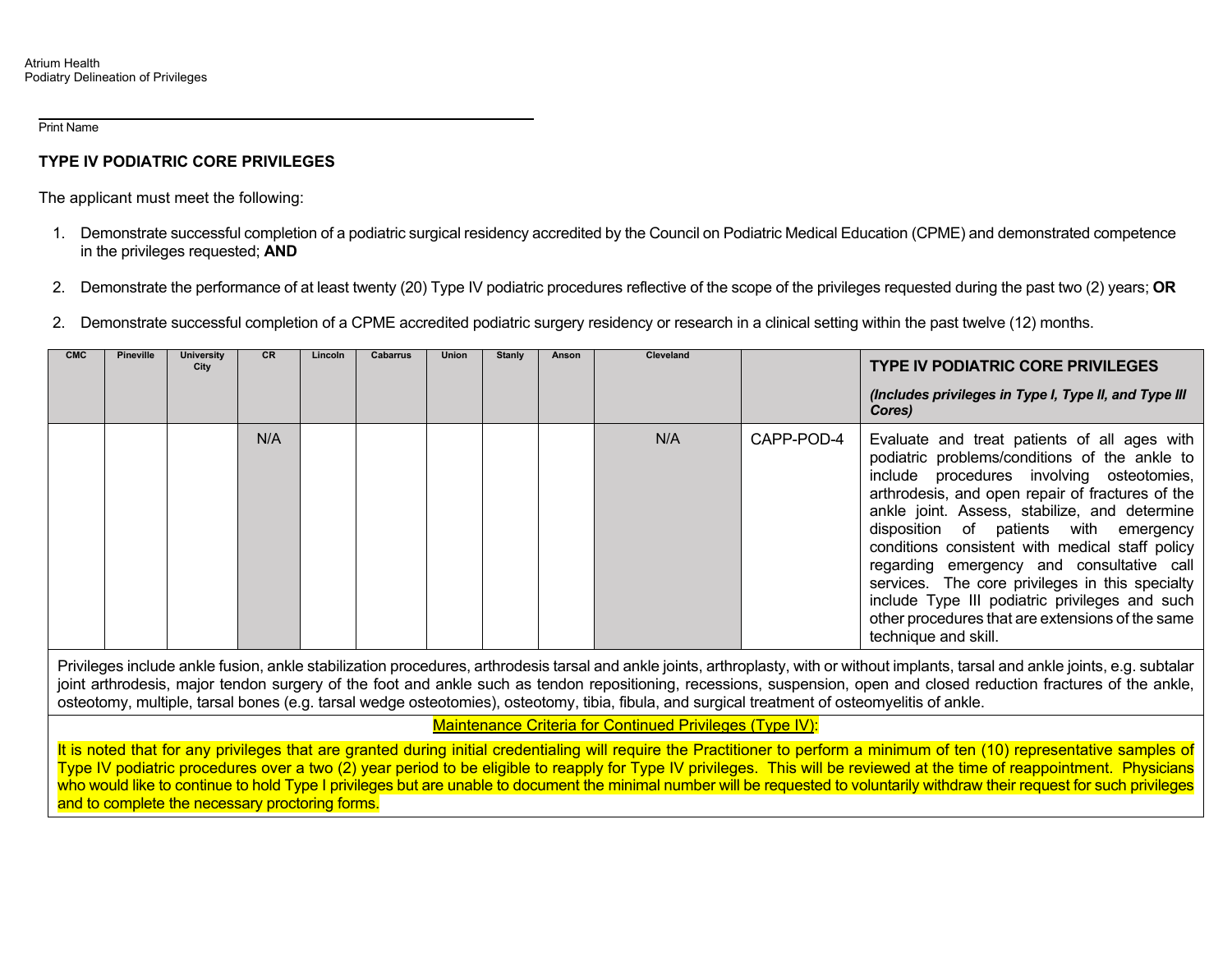Atrium Health Podiatry Delineation of Privileges

#### **PRIVILEGES REQUESTED BY:**

I have requested only those privileges for which by education, training, current experience, and demonstrated performance I am qualified to perform, and that I wish to exercise at Atrium Health and;

I understand that:

- a) In exercising any clinical privileges granted, I am constrained by hospital and medical staff policies and rules applicable generally and any applicable to the particular situation.
- b) Any restriction on the clinical privileges granted to me is waived in an emergency situation and in such a situation my actions are governed by the applicable section of the medical staff bylaws or related documents.

I attest that I am not currently a user of illegal drugs or do not currently abuse the use of legal drugs.

\_\_\_\_\_\_\_\_\_\_\_\_\_\_\_\_\_\_\_\_\_\_\_\_\_\_\_\_\_\_\_\_\_\_\_\_\_\_\_\_\_\_\_\_\_\_\_\_\_\_\_\_\_\_\_\_\_\_\_\_\_\_\_\_\_\_\_\_\_\_

I attest that I do not have a physical or mental condition which could affect my motor skills or ability to exercise the clinical privileges requested or that I require an accommodation in order to exercise the privileges requested safely and competently.

I attest that the information provided in my initial application or most recent reappointment is accurate and has not changed, specifically the disclosure questions relating to my licensure or registration, clinical privileges, participation in benefit programs, health status, liability, and work history.

Signature Date Date of the Signature Date of the Date of the Date of the Date of the Date of the Date of the D

Print Name

===========================================================================================